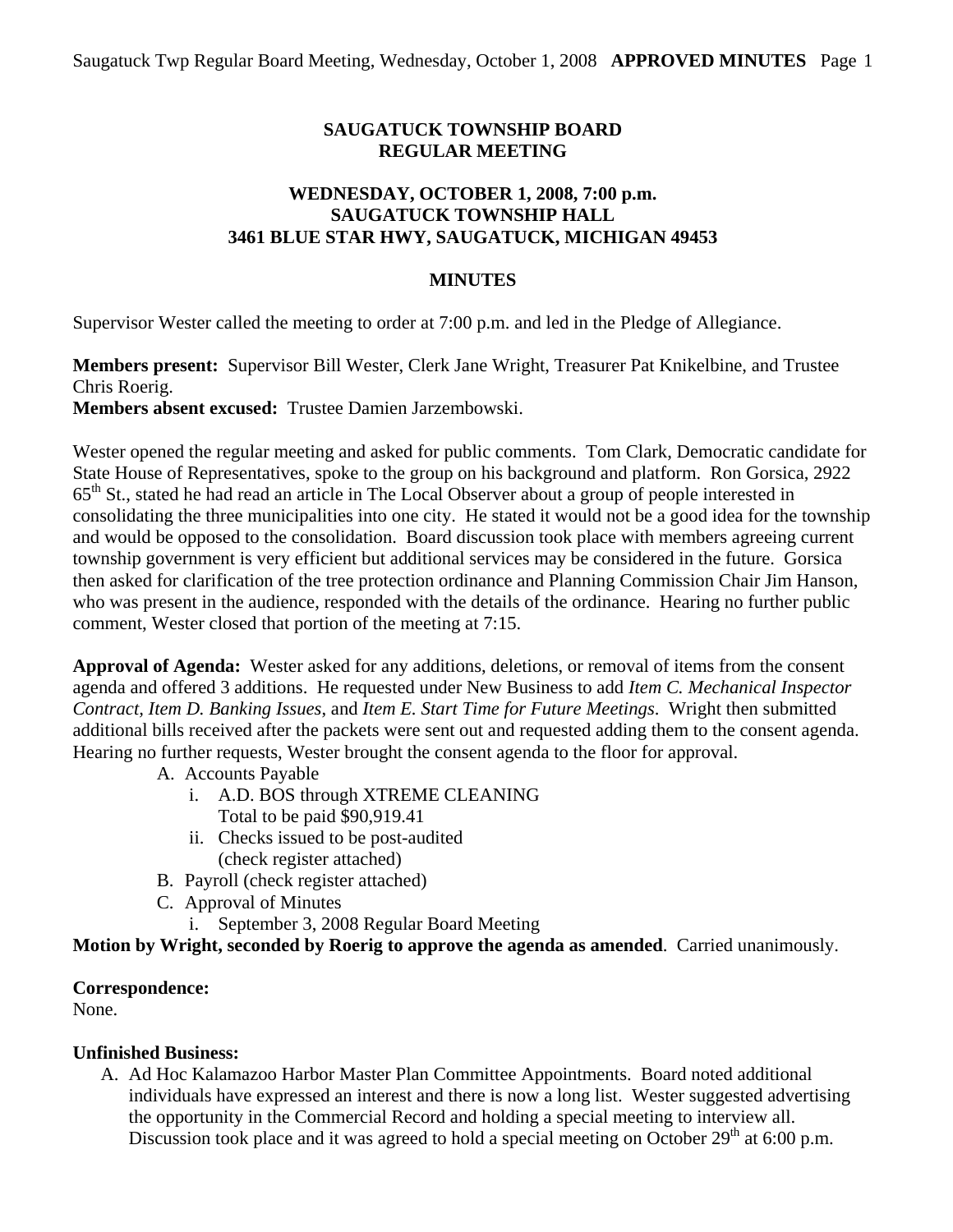#### **New Business:**

- A. Request to Increase Inspector's Fees and Permit Fees. Wright explained the memo from the Township Administrative Assistant, Lori Babinski, which asked to increase the fees paid to the township inspectors from \$37 to \$40 per inspection and the permit fees collected for inspections from \$42 to \$45 starting November  $1<sup>st</sup>$ . Board discussion took place and it was agreed due to increased fuel prices the request is reasonable. **Motion by Wright, seconded by Wester to increase the fees paid to the electrical, plumbing, and mechanical inspectors to \$40 per inspection, and increase the permit fees for those inspections to \$45 starting November 1, 2008.** Carried unanimously.
- B. Jim Hanson, Planning Commission Annual Report. Planning Commission Chair Jim Hanson read excerpts from the annual report citing 18 meetings held, the approvals given, and recommendations for the future. Board discussion took place regarding the preparation of a capital improvements program and agreed to address it further at the next meeting. Board congratulated Hanson and the commission as a whole on a very good job.
- C. Mechanical Inspector. Wester read a memo from Lori Babinski explaining the municipality group that jointly utilizes inspectors and their desire to terminate the mechanical inspector and replace him with a new one. Board discussion took place with Knikelbine and Roerig questioning the reasons behind the termination request. Roerig stated unless the individuals asking for the termination come to a meeting and explain their request he will not accept it. Knikelbine agreed and felt the request was an unfair one. **Motion by Wester, seconded by Roerig to table the request to terminate the Mechanical Inspector's agreement to next month's meeting and have individuals present to explain the request.** Board discussion took place and the motion carried unanimously.
- D. Banking Issues. Wester reported the Township is now diversifying funds into different banking institutions to ensure FDIC coverage for all municipal monies.
- E. Start Time for Future Meetings. Wester suggested trying a 6:00 pm start time for board meetings during the winter months. Board discussion took place and there was a **Motion by Roerig, seconded by Wester to move the start time of Township Board meetings to 6:00 for the**  winter months for a trail period starting December 1<sup>st,</sup> and reviewing again May 1<sup>st</sup>. Carried unanimously.

## **Committee Reports:**

- A. Planning Commission. No report.
- B. Road Commission. Roerig reported on a meeting with Lakeshore residents where it was identified federal money is earmarked to repair the road. He stated they are hopeful to have it corrected by spring. Roerig also reported the sub-area plan desires to re-connect the North and South sides due to emergency response times to the South side. Board discussion took place.
- C. Interurban. Knikelbine stated they recently approved a 4% wage increase with an additional  $5¢$  per hour for each year of employment over 5. She added she was the lone no vote as it amounted to quite a bit. Board discussion took place.
- D. Fire Authority. Wright reported the fall open house at the fire department would be this Sunday.
- E. Supervisors Report. Wester stated they are continuing talks with the Land Conservancy in an effort to purchase the South Denison.
- F. County Commissioner Report. Terry Burns updated Board on various County issues.